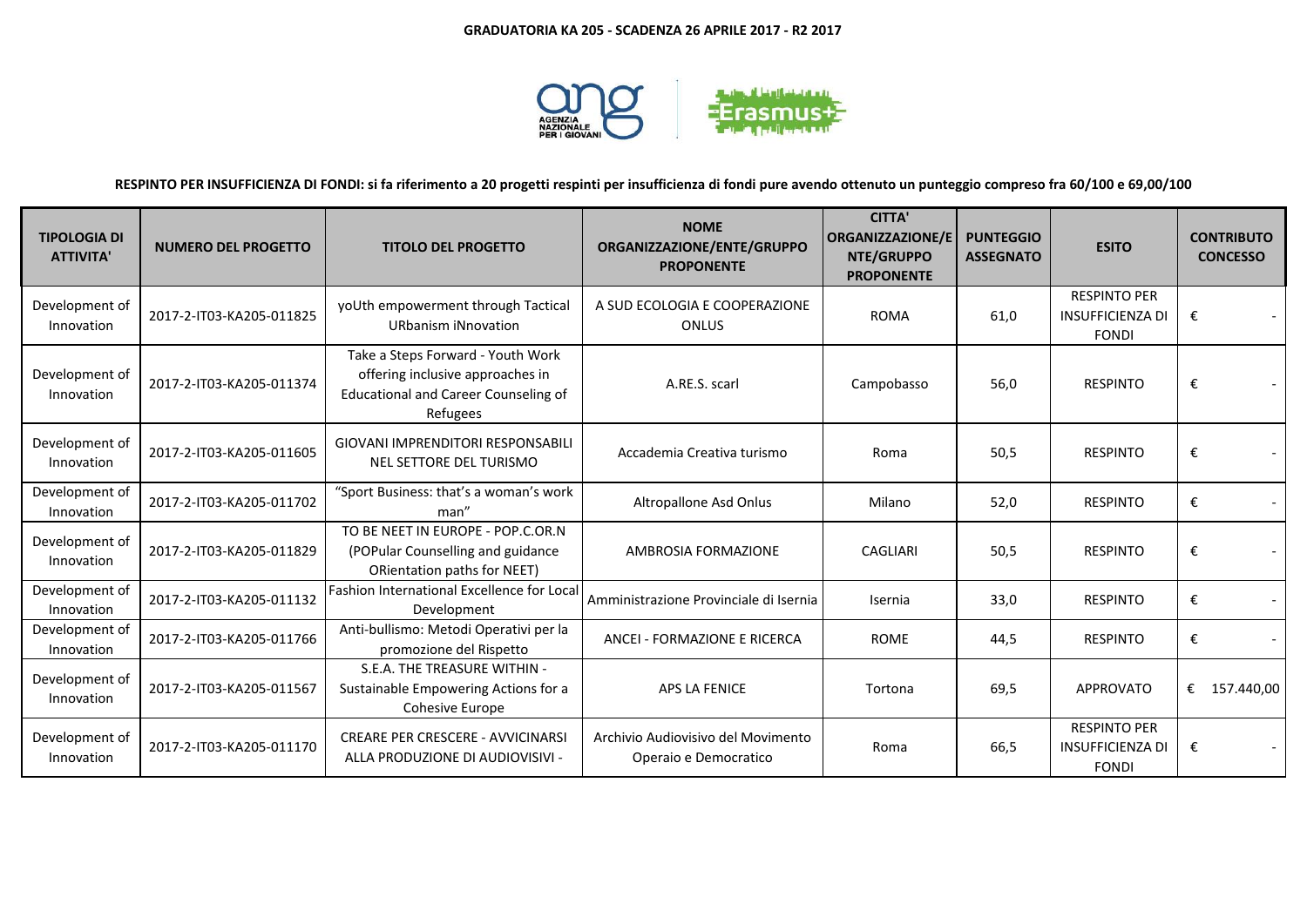| <b>TIPOLOGIA DI</b><br><b>ATTIVITA'</b> | <b>NUMERO DEL PROGETTO</b> | <b>TITOLO DEL PROGETTO</b>                                                                                                                                                                                                                                             | <b>NOME</b><br>ORGANIZZAZIONE/ENTE/GRUPPO<br><b>PROPONENTE</b>             | <b>CITTA'</b><br><b>ORGANIZZAZIONE/E</b><br>NTE/GRUPPO<br><b>PROPONENTE</b> | <b>PUNTEGGIO</b><br><b>ASSEGNATO</b> | <b>ESITO</b>                                                   | <b>CONTRIBUTO</b><br><b>CONCESSO</b> |
|-----------------------------------------|----------------------------|------------------------------------------------------------------------------------------------------------------------------------------------------------------------------------------------------------------------------------------------------------------------|----------------------------------------------------------------------------|-----------------------------------------------------------------------------|--------------------------------------|----------------------------------------------------------------|--------------------------------------|
| Development of<br>Innovation            | 2017-2-IT03-KA205-011750   | Providing flexible pathways for young<br>learners in national civilian services,<br>developing, applying and testing an<br>European competence standard by MoU<br>ECVET, and transnational methods for<br>valuing common and transversal learning<br>outcomes from NCS | Aris Formazione e Ricerca                                                  | Perugia                                                                     | 45,5                                 | <b>RESPINTO</b>                                                | €                                    |
| Development of<br>Innovation            | 2017-2-IT03-KA205-011583   | Ancient ARts and CrAfts for New<br>Opportunities                                                                                                                                                                                                                       | ARSAP - IMPRESA SOCIALE                                                    | PORDENONE                                                                   | 62,5                                 | <b>RESPINTO PER</b><br><b>INSUFFICIENZA DI</b><br><b>FONDI</b> | €                                    |
| Development of<br>Innovation            | 2017-2-IT03-KA205-011644   | Access2Holidays                                                                                                                                                                                                                                                        | Associazione A.T.I.S. Associazione<br>Tutor d'Intermediazione Sociale      | Palermo                                                                     | 59,5                                 | <b>RESPINTO</b>                                                | €                                    |
| Development of<br>Innovation            | 2017-2-IT03-KA205-011223   | Building the European Care Leavers<br>Network for youngsters leaving foster<br>and residential care and actively living<br>and participating in life                                                                                                                   | Associazione Agevolando                                                    | Bologna                                                                     | 76,0                                 | <b>APPROVATO</b>                                               | €<br>247.292,00                      |
| Development of<br>Innovation            | 2017-2-IT03-KA205-011149   | Hamlets for Youth: best practices to fight<br>depopulation of rural areas                                                                                                                                                                                              | ASSOCIAZIONE DI PROMOZIONE<br>SOCIALE BORGHI DA RI. VIVERE                 | <b>LAMEZIA TERME</b>                                                        | 47,5                                 | <b>RESPINTO</b>                                                | €                                    |
| Development of<br>Innovation            | 2017-2-IT03-KA205-011308   | Save town Europe - Incubator of youth<br>public place                                                                                                                                                                                                                  | Associazione di Promozione Sociale<br>Warrols                              | Putignano                                                                   | 53,0                                 | <b>RESPINTO</b>                                                | €                                    |
| Development of<br>Innovation            | 2017-2-IT03-KA205-011514   | Pathway                                                                                                                                                                                                                                                                | Associazione Giosef - Giovani Senza<br>Frontiere                           | Caserta                                                                     | 48,0                                 | <b>RESPINTO</b>                                                | €                                    |
| Development of<br>Innovation            | 2017-2-IT03-KA205-011135   | B-YOU - Boosting Youth Work on<br>European Youngsters' Well-being                                                                                                                                                                                                      | ASSOCIAZIONE LUNARIA                                                       | <b>ROMA</b>                                                                 | 65,0                                 | <b>RESPINTO PER</b><br><b>INSUFFICIENZA DI</b><br><b>FONDI</b> | €                                    |
| Development of<br>Innovation            | 2017-2-IT03-KA205-011116   | MoVing. A Model for validation of non-<br>formal and informal learning                                                                                                                                                                                                 | Associazione People Help the People                                        | PALERMO                                                                     | 62,5                                 | <b>RESPINTO PER</b><br><b>INSUFFICIENZA DI</b><br><b>FONDI</b> | €                                    |
| Development of<br>Innovation            | 2017-2-IT03-KA205-011257   | Self-assessment system for validation of<br>non-formal experience via youth<br>mentoring programmes for the<br>reintegration process at education and<br>labour market of students & youth with<br>disabilities                                                        | AUDEO SAS - SCUOLA ITALIANA DI<br><b>MENTORING</b>                         | Reggello (FI)                                                               | 77,0                                 | <b>APPROVATO</b>                                               | 257.709,00<br>€                      |
| Development of<br>Innovation            | 2017-2-IT03-KA205-011719   | LabONeet                                                                                                                                                                                                                                                               | AZIENDA SPECIALE CONSORTILE DEL<br>LODIGIANO PER I SERVIZI ALLA<br>PERSONA | LODI                                                                        | 56,5                                 | <b>RESPINTO</b>                                                | €                                    |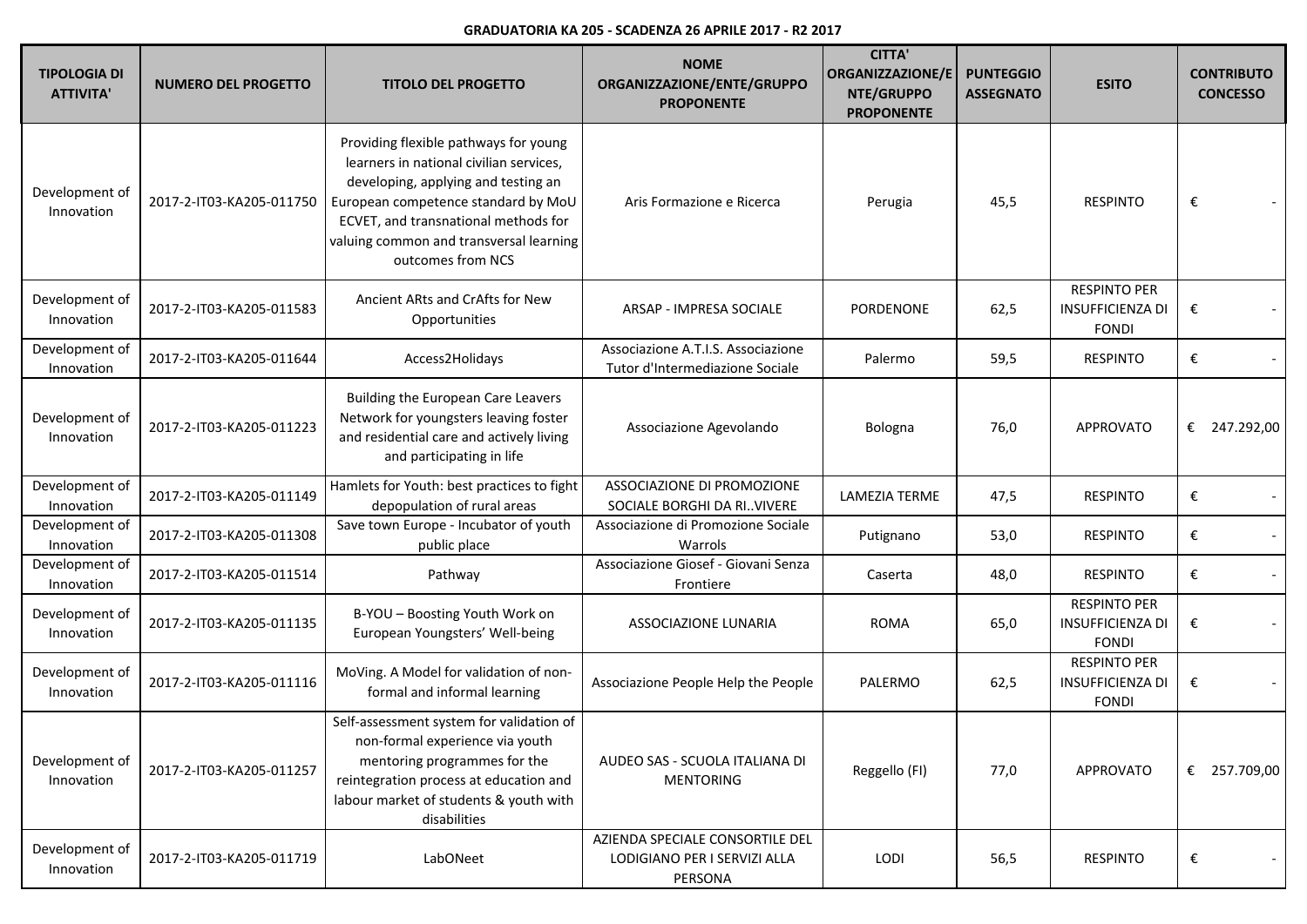| <b>TIPOLOGIA DI</b><br><b>ATTIVITA'</b> | <b>NUMERO DEL PROGETTO</b> | <b>TITOLO DEL PROGETTO</b>                                                                                                               | <b>NOME</b><br>ORGANIZZAZIONE/ENTE/GRUPPO<br><b>PROPONENTE</b>                       | <b>CITTA'</b><br><b>ORGANIZZAZIONE/E</b><br>NTE/GRUPPO<br><b>PROPONENTE</b> | <b>PUNTEGGIO</b><br><b>ASSEGNATO</b> | <b>ESITO</b>                                                   |   | <b>CONTRIBUTO</b><br><b>CONCESSO</b> |
|-----------------------------------------|----------------------------|------------------------------------------------------------------------------------------------------------------------------------------|--------------------------------------------------------------------------------------|-----------------------------------------------------------------------------|--------------------------------------|----------------------------------------------------------------|---|--------------------------------------|
| Development of<br>Innovation            | 2017-2-IT03-KA205-011767   | PeeR Education for health with MedIa<br>and Social nEtwork                                                                               | Azienda ULSS 3 Serenissima                                                           | Venezia Mestre                                                              | 58,5                                 | <b>RESPINTO</b>                                                | € |                                      |
| Development of<br>Innovation            | 2017-2-IT03-KA205-011625   | YOUTH AS ACTORS OF LOCAL CHANGE                                                                                                          | <b>BOND OF UNION SOCIETA'</b><br><b>COOPERATIVA SOCIALE</b>                          | PALERMO                                                                     | 57,0                                 | <b>RESPINTO</b>                                                | € |                                      |
| Development of<br>Innovation            | 2017-2-IT03-KA205-011273   | I sentieri dell'ecosomatica - Pratiche in<br>connessione con la natura                                                                   | Casina Settarte                                                                      | Bari                                                                        | 30,5                                 | <b>RESPINTO</b>                                                | € |                                      |
| Development of<br>Innovation            |                            | Intercultural Laboratories for the<br>2017-2-IT03-KA205-011676   development of youth work in promotion<br>of human right, and inclusion | CEIPES - Centro Internazionale per la<br>Promozione dell Educazione e lo<br>Sviluppo | Palermo                                                                     | 65,0                                 | <b>RESPINTO PER</b><br><b>INSUFFICIENZA DI</b><br><b>FONDI</b> | € |                                      |
| Development of<br>Innovation            | 2017-2-IT03-KA205-011131   | <b>AAPKOUR. RAP e parKOUR: l'arte di</b><br>strada per favorire l'inclusione sociale e<br>culturale dei giovani                          | Centro Studi di Analisi Psicologia e<br>Sociologia Applicate 2                       | Bologna                                                                     | 63,0                                 | <b>RESPINTO PER</b><br><b>INSUFFICIENZA DI</b><br><b>FONDI</b> | € |                                      |
| Development of<br>Innovation            | 2017-2-IT03-KA205-011169   | Youth Rites of Passage in Europe                                                                                                         | Cepiss Società cooperativa sociale<br>onlus                                          | scandicci                                                                   | 71,5                                 | <b>APPROVATO</b>                                               |   | € 177.578,00                         |
| Development of<br>Innovation            | 2017-2-IT03-KA205-011824   | Genere differente, stesso rispetto                                                                                                       | CIPM Emilia                                                                          | Podenzano                                                                   | 41,0                                 | <b>RESPINTO</b>                                                | € |                                      |
| Development of<br>Innovation            | 2017-2-IT03-KA205-011587   | Knowledge Hotel -                                                                                                                        | CoMoDo Soc Coop                                                                      | perugia                                                                     | 40,0                                 | <b>RESPINTO</b>                                                | € |                                      |
| Development of<br>Innovation            | 2017-2-IT03-KA205-011704   | Arts for Democracy Community                                                                                                             | Compagnia Virgilio Sieni                                                             | Firenze                                                                     | 52,5                                 | <b>RESPINTO</b>                                                | € |                                      |
| Development of<br>Innovation            | 2017-2-IT03-KA205-011079   | LA CHEFFE - Cuisine High Education<br><b>Empowerment For Female</b><br>Entrepreneurs                                                     | Comune di Ceglie Messapica                                                           | Ceglie Messapica                                                            | 44,5                                 | <b>RESPINTO</b>                                                | € |                                      |
| Development of<br>Innovation            | 2017-2-IT03-KA205-011822   | <b>EUFONIA</b>                                                                                                                           | COMUNE DI CORCIANO                                                                   | CORCIANO                                                                    | 36,0                                 | <b>RESPINTO</b>                                                | € |                                      |
| Development of<br>Innovation            | 2017-2-IT03-KA205-011276   | The future belongs to the youth                                                                                                          | Comune di Nughedu Santa Vittoria                                                     | Nughedu Santa<br>Vittoria                                                   | 50,5                                 | <b>RESPINTO</b>                                                | € |                                      |
| Development of<br>Innovation            | 2017-2-IT03-KA205-011504   | MY INTERNATIONAL AND YOUNG<br><b>BUSINESS IDEA</b>                                                                                       | Comune di Nuoro                                                                      | Nuoro                                                                       | 54,0                                 | <b>RESPINTO</b>                                                | € |                                      |
| Development of<br>Innovation            | 2017-2-IT03-KA205-011100   | "Young with no age" - Collaborating to<br>integrate - youngsters and seniors for the<br>promotionof active citizenship                   | Comune di Nuoro                                                                      | Nuoro                                                                       | 42,0                                 | <b>RESPINTO</b>                                                | € |                                      |
| Development of<br>Innovation            | 2017-2-IT03-KA205-011633   | <b>Industry Digital Competences for Youth</b>                                                                                            | Conisiglio Nazionale dei Periti<br>Industriali e dei Periti Industriali<br>Laureati  | Roma                                                                        | 47,5                                 | <b>RESPINTO</b>                                                | € |                                      |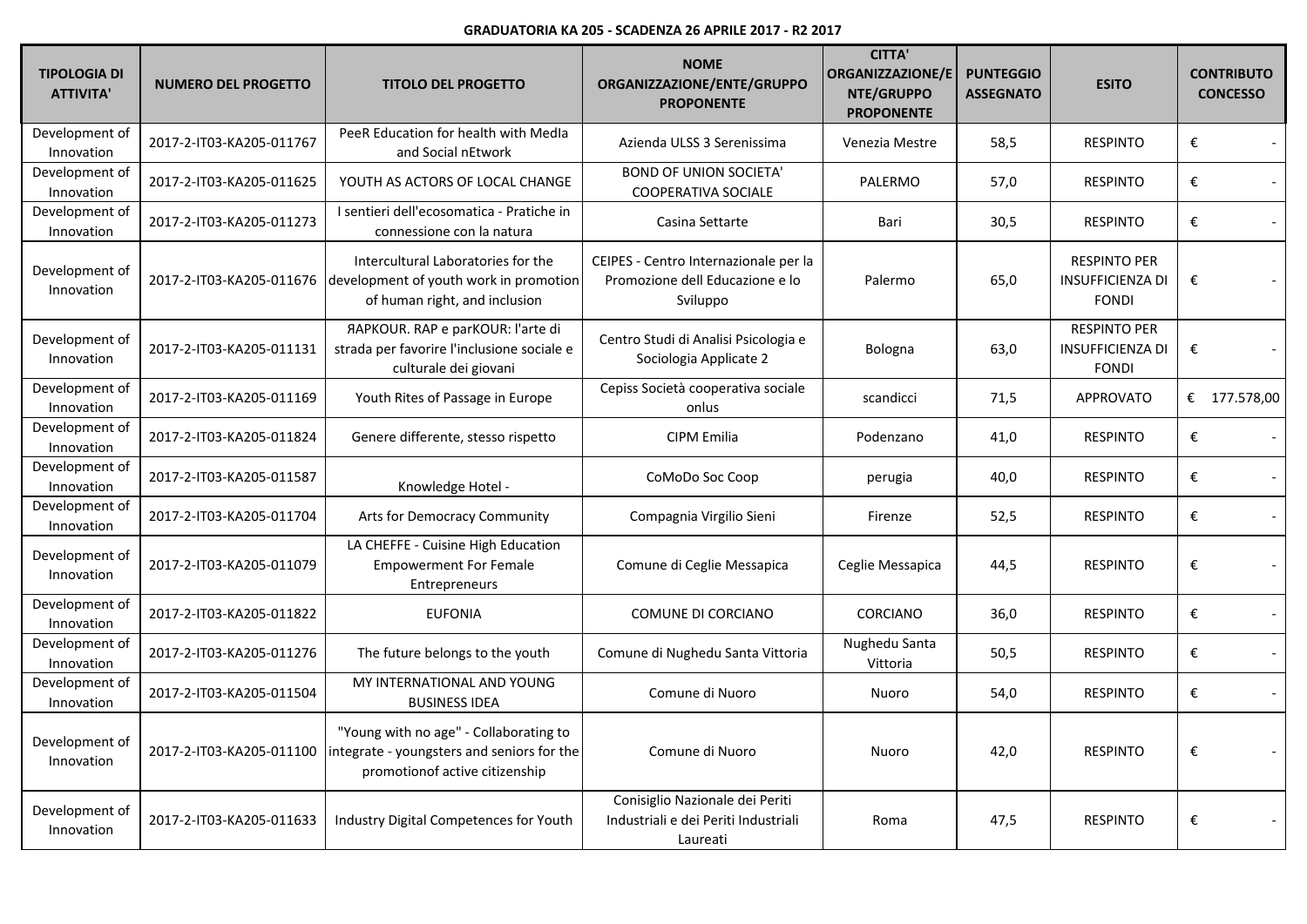| <b>TIPOLOGIA DI</b><br><b>ATTIVITA'</b> | <b>NUMERO DEL PROGETTO</b> | <b>TITOLO DEL PROGETTO</b>                                                                                                               | <b>NOME</b><br>ORGANIZZAZIONE/ENTE/GRUPPO<br><b>PROPONENTE</b>                                           | <b>CITTA'</b><br><b>ORGANIZZAZIONE/E</b><br>NTE/GRUPPO<br><b>PROPONENTE</b> | <b>PUNTEGGIO</b><br><b>ASSEGNATO</b> | <b>ESITO</b>                                                   |   | <b>CONTRIBUTO</b><br><b>CONCESSO</b> |
|-----------------------------------------|----------------------------|------------------------------------------------------------------------------------------------------------------------------------------|----------------------------------------------------------------------------------------------------------|-----------------------------------------------------------------------------|--------------------------------------|----------------------------------------------------------------|---|--------------------------------------|
| Development of<br>Innovation            | 2017-2-IT03-KA205-011826   | European Digital Human library for young<br>Learners on Entrepreneurship                                                                 | Consorzio abn a&b network sociale                                                                        | Perugia                                                                     | 55,0                                 | <b>RESPINTO</b>                                                | € |                                      |
| Development of<br>Innovation            | 2017-2-IT03-KA205-011647   | AgriSocial                                                                                                                               | Consorzio Interprovinciale<br>Cooperative Agricole C.I.C.A. - Bologna                                    | Bologna                                                                     | 38,5                                 | <b>RESPINTO</b>                                                | € |                                      |
| Development of<br>Innovation            | 2017-2-IT03-KA205-011388   | MOVE: MOtivation in Volunteering<br>Engagement                                                                                           | Consorzio Social Lab Società<br>Cooperativa Sociale                                                      | Bitonto (BA)                                                                | 64,5                                 | <b>RESPINTO PER</b><br><b>INSUFFICIENZA DI</b><br><b>FONDI</b> | € |                                      |
| Development of<br>Innovation            | 2017-2-IT03-KA205-011102   | Accrescere la qualità delle competenze<br>per migliorare l'occupabilità                                                                  | Cooperativa Demetra Formazione                                                                           | Nola                                                                        | 42,0                                 | <b>RESPINTO</b>                                                | € |                                      |
| Development of<br>Innovation            | 2017-2-IT03-KA205-011484   | START APP YOUth                                                                                                                          | Cooperativa Tirrena 96 r.l.                                                                              | Villafranca Tirrena<br>(Me)                                                 | 46,5                                 | <b>RESPINTO</b>                                                | € |                                      |
| Development of<br>Innovation            | 2017-2-IT03-KA205-011480   | YOU. A.C.E.! - INNOVATING YOUTH<br>WORK TO FOSTER YOUTH ACTIVE<br>CITIZENSHIP,<br>(SOCIAL) ENTREPRENEURSHIP AND (SELF-<br>)EMPLOYABILITY | ENJOY ITALY DI ALESSANDRO<br><b>GARIANO</b>                                                              | MARCELLINARA                                                                | 75,0                                 | <b>APPROVATO</b>                                               | € | 197.925,00                           |
| Development of<br>Innovation            | 2017-2-IT03-KA205-011252   | A milestone on youth work recognition                                                                                                    | <b>EURO SUD</b>                                                                                          | <b>TRIGGIANO</b>                                                            | 45,5                                 | <b>RESPINTO</b>                                                | € |                                      |
| Development of<br>Innovation            | 2017-2-IT03-KA205-011394   | <b>Social Youth Business</b>                                                                                                             | <b>EURO-NET</b>                                                                                          | <b>POTENZA</b>                                                              | 57,0                                 | <b>RESPINTO</b>                                                | € |                                      |
| Development of<br>Innovation            | 2017-2-IT03-KA205-011703   | <b>ENTREPRENEURS IN EUROPE</b>                                                                                                           | ExFor, Experience&Formation                                                                              | <b>CAGLIARI</b>                                                             | 60,0                                 | <b>RESPINTO PER</b><br><b>INSUFFICIENZA DI</b><br><b>FONDI</b> | € |                                      |
| Development of<br>Innovation            | 2017-2-IT03-KA205-011423   | FAIR PLAY FOR YOUTH WORKERS                                                                                                              | Federazione Italiana Flying Disc Assoc.<br>Sport. Dilett.                                                | Bologna                                                                     | 49,5                                 | <b>RESPINTO</b>                                                | € |                                      |
| Development of<br>Innovation            | 2017-2-IT03-KA205-011448   | MENS SANA IN CORPORE SANO                                                                                                                | FEDERAZIONE ITALIANA PITCH&PUTT                                                                          | <b>Busto Arsizio</b><br>(Varese)                                            | 48,5                                 | <b>RESPINTO</b>                                                | € |                                      |
| Development of<br>Innovation            | 2017-2-IT03-KA205-011827   | Youth: Social value for the future                                                                                                       | Federazione Nazionale Servizi Civili e<br>Sociali - Centro Nazionale Opere<br>Salesiane - SCS/CNOS       | Rome                                                                        | 56,5                                 | <b>RESPINTO</b>                                                | € |                                      |
| Development of<br>Innovation            | 2017-2-IT03-KA205-011073   | E-tick: platform on ethical<br>communication for Young Volunteers                                                                        | FEDERAZIONE ORGANISMI CRISTIANI<br>SERVIZIO INTERNAZIONALE<br>VOLONTARIO - VOLONTARI NEL<br><b>MONDO</b> | <b>ROMA</b>                                                                 | 58,5                                 | <b>RESPINTO</b>                                                | € |                                      |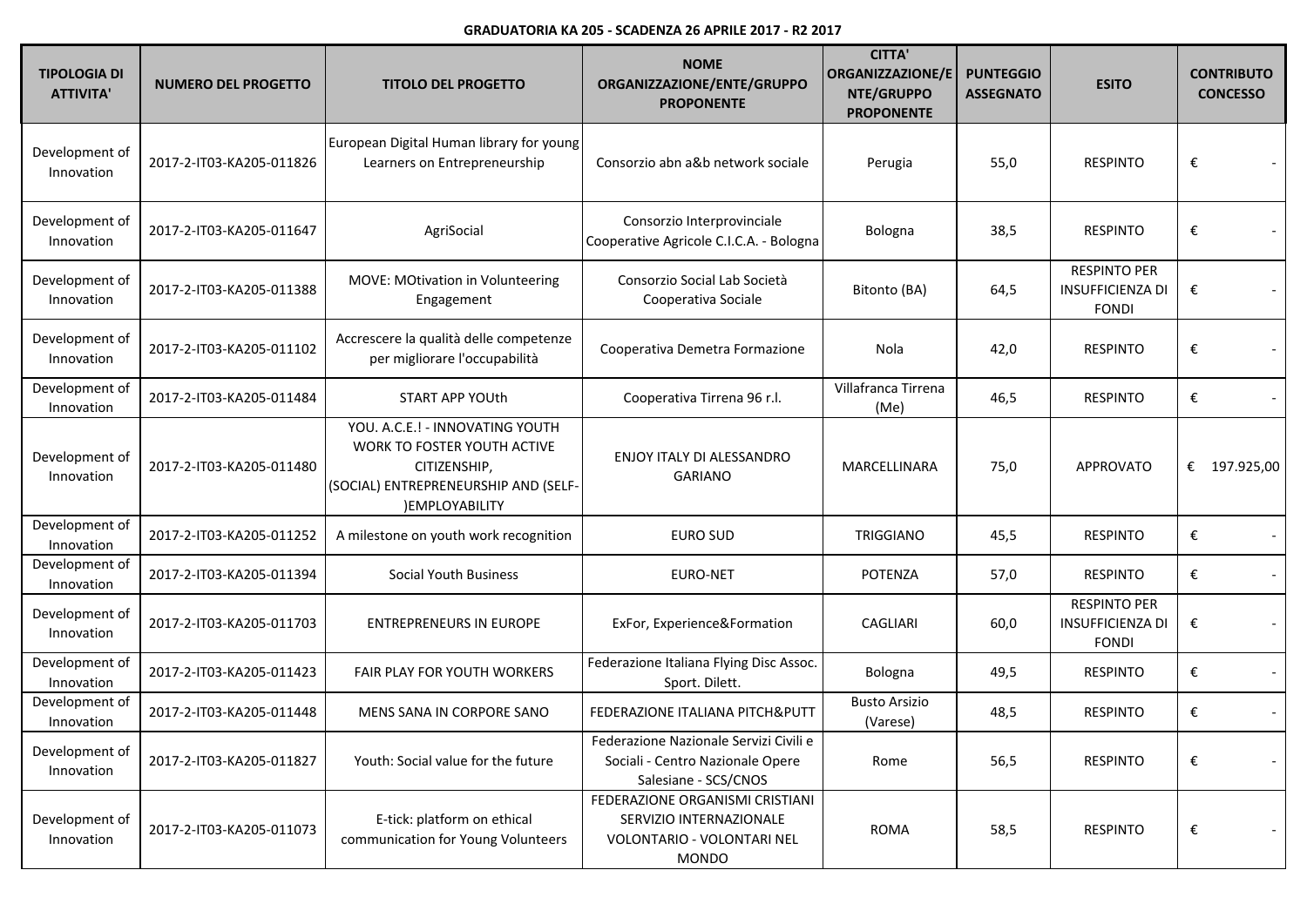| TIPOLOGIA DI<br><b>ATTIVITA'</b> | <b>NUMERO DEL PROGETTO</b> | <b>TITOLO DEL PROGETTO</b>                                                                                                                                     | <b>NOME</b><br>ORGANIZZAZIONE/ENTE/GRUPPO<br><b>PROPONENTE</b>                      | <b>CITTA'</b><br><b>ORGANIZZAZIONE/E</b><br>NTE/GRUPPO<br><b>PROPONENTE</b> | <b>PUNTEGGIO</b><br><b>ASSEGNATO</b> | <b>ESITO</b>                                                   | <b>CONTRIBUTO</b><br><b>CONCESSO</b> |
|----------------------------------|----------------------------|----------------------------------------------------------------------------------------------------------------------------------------------------------------|-------------------------------------------------------------------------------------|-----------------------------------------------------------------------------|--------------------------------------|----------------------------------------------------------------|--------------------------------------|
| Development of<br>Innovation     | 2017-2-IT03-KA205-011675   | FARE                                                                                                                                                           | <b>Fondazione Caritas Onlus</b><br>dell'Arcidiocesi di Pescara-Penne                | Pescara                                                                     | 34,5                                 | <b>RESPINTO</b>                                                | €                                    |
| Development of<br>Innovation     | 2017-2-IT03-KA205-011613   | <b>Making Evaluation Matter: Empowering</b><br>educational practitioners to evaluate arts<br>based programmes that advocate<br>equality, equity and inclusion. | FONDAZIONE POLITECNICO DI<br><b>MILANO</b>                                          | <b>MILANO</b>                                                               | 62,0                                 | <b>RESPINTO PER</b><br><b>INSUFFICIENZA DI</b><br><b>FONDI</b> | €                                    |
| Development of<br>Innovation     | 2017-2-IT03-KA205-011459   | Identità Urbane. AdQu.                                                                                                                                         | For.Ed.A. Toscana                                                                   | Firenze                                                                     | 62,0                                 | <b>RESPINTO PER</b><br><b>INSUFFICIENZA DI</b><br><b>FONDI</b> | €                                    |
| Development of<br>Innovation     | 2017-2-IT03-KA205-011745   | New Entrepreneurial Way-Social<br><b>Migration Enterprises</b>                                                                                                 | <b>FUTURO DIGITALE</b>                                                              | <b>TERRANOVA DA</b><br>SIBARI                                               | 67,0                                 | <b>RESPINTO PER</b><br><b>INSUFFICIENZA DI</b><br><b>FONDI</b> | €                                    |
| Development of<br>Innovation     | 2017-2-IT03-KA205-011255   | The modern youth worker                                                                                                                                        | <b>FUTURO DIGITALE</b>                                                              | <b>TERRANOVA DA</b><br>SIBARI                                               | 59,0                                 | <b>RESPINTO</b>                                                | €                                    |
| Development of<br>Innovation     | 2017-2-IT03-KA205-011542   | Vlogging tool to empower and undertand<br>European Citizenship                                                                                                 | Gruppo AIR srl                                                                      | Roma                                                                        | 66,0                                 | <b>RESPINTO PER</b><br><b>INSUFFICIENZA DI</b><br><b>FONDI</b> | €<br>$\overline{\phantom{a}}$        |
| Development of<br>Innovation     | 2017-2-IT03-KA205-011634   | SELFY: Self Employment Education for<br>Low qualified Young people                                                                                             | IAL Nazionale- Innovazione<br>Apprendimento Lavoro s.r.l Impresa<br>Sociale         | Rome                                                                        | 51,0                                 | <b>RESPINTO</b>                                                | €<br>$\overline{\phantom{a}}$        |
| Development of<br>Innovation     | 2017-2-IT03-KA205-011534   | E-mprover: innovative tools for youth<br>sector                                                                                                                | ICSE & CO                                                                           | <b>FIRENZE</b>                                                              | 64,0                                 | <b>RESPINTO PER</b><br><b>INSUFFICIENZA DI</b><br><b>FONDI</b> | €                                    |
| Development of<br>Innovation     | 2017-2-IT03-KA205-011389   | <b>LEADING FUTURE</b>                                                                                                                                          | Istituto Adriano Olivetti di Studi per la<br>gestione dell'economia e delle aziende | Ancona                                                                      | 48,0                                 | <b>RESPINTO</b>                                                | €                                    |
| Development of<br>Innovation     | 2017-2-IT03-KA205-011765   | APP to the E-Factors Tree                                                                                                                                      | <b>ISTITUTO DON CALABRIA</b>                                                        | Negrar, Verona                                                              | 48,5                                 | <b>RESPINTO</b>                                                | €<br>$\overline{\phantom{a}}$        |
| Development of<br>Innovation     | 2017-2-IT03-KA205-011518   | HEALthy and YOUng - No frontiers                                                                                                                               | ISTITUTO REGIONALE RITTMEYER PER I<br><b>CIECHI DI TRIESTE</b>                      | <b>TRIESTE</b>                                                              | 36,0                                 | <b>RESPINTO</b>                                                | €<br>$\overline{\phantom{a}}$        |
| Development of<br>Innovation     | 2017-2-IT03-KA205-011438   | Net-Working Remotely                                                                                                                                           | Istituto Tecnico Tecnologico B.<br>Focaccia                                         | SALERNO                                                                     | 41,5                                 | <b>RESPINTO</b>                                                | €<br>$\overline{\phantom{a}}$        |
| Development of<br>Innovation     | 2017-2-IT03-KA205-011087   | Build your job                                                                                                                                                 | Med.O.R.O. scarl                                                                    | Catania                                                                     | 45,5                                 | <b>RESPINTO</b>                                                | €<br>$\overline{\phantom{a}}$        |
| Development of<br>Innovation     | 2017-2-IT03-KA205-011381   | Youth Enterprise Goes Social!                                                                                                                                  | MINE VAGANTI NGO                                                                    | PERFUGAS                                                                    | 63,0                                 | <b>RESPINTO PER</b><br><b>INSUFFICIENZA DI</b><br><b>FONDI</b> | €<br>$\overline{\phantom{a}}$        |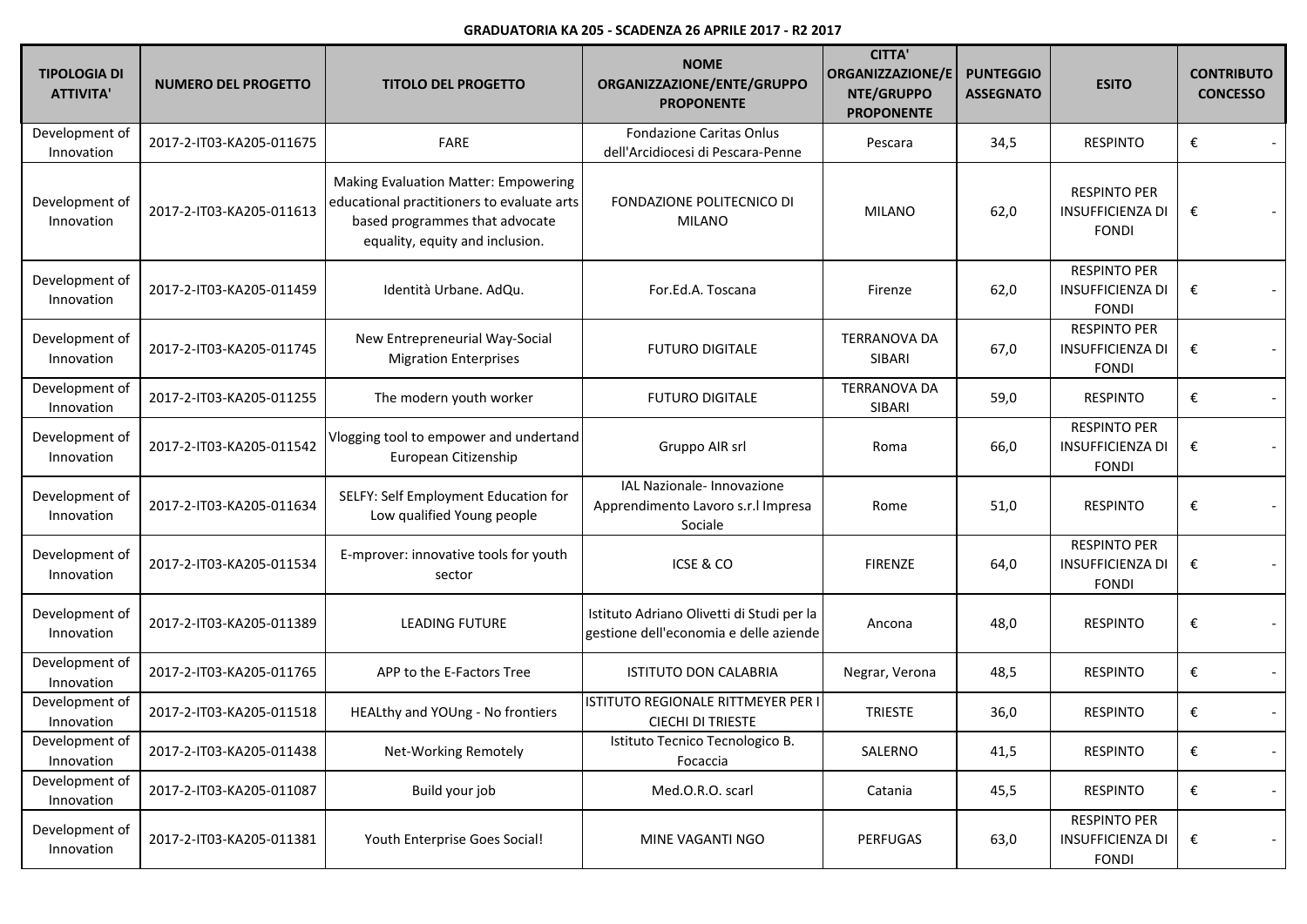| <b>TIPOLOGIA DI</b><br><b>ATTIVITA'</b> | <b>NUMERO DEL PROGETTO</b> | <b>TITOLO DEL PROGETTO</b>                                                                                                                      | <b>NOME</b><br>ORGANIZZAZIONE/ENTE/GRUPPO<br><b>PROPONENTE</b> | <b>CITTA'</b><br><b>ORGANIZZAZIONE/E</b><br>NTE/GRUPPO<br><b>PROPONENTE</b> | <b>PUNTEGGIO</b><br><b>ASSEGNATO</b> | <b>ESITO</b>                                                   | <b>CONTRIBUTO</b><br><b>CONCESSO</b> |            |
|-----------------------------------------|----------------------------|-------------------------------------------------------------------------------------------------------------------------------------------------|----------------------------------------------------------------|-----------------------------------------------------------------------------|--------------------------------------|----------------------------------------------------------------|--------------------------------------|------------|
| Development of<br>Innovation            | 2017-2-IT03-KA205-011746   | GIO.CA - Giovani e Cittadinanza Attiva                                                                                                          | Municipality of Giugliano in Campania                          | Giugliano in<br>Campania                                                    | 57,0                                 | <b>RESPINTO</b>                                                | €                                    |            |
| Development of<br>Innovation            | 2017-2-IT03-KA205-011380   | Web Accessibility for All                                                                                                                       | MV INTERNATIONAL                                               | SASSARI                                                                     | 61,5                                 | <b>RESPINTO PER</b><br><b>INSUFFICIENZA DI</b><br><b>FONDI</b> | €                                    |            |
| Development of<br>Innovation            | 2017-2-IT03-KA205-011070   | Climate Activism                                                                                                                                | N.I.C.O.L.A. (New International<br>Company of Live Arts) Italy | salerno                                                                     | 34,5                                 | <b>RESPINTO</b>                                                | €                                    |            |
| Development of<br>Innovation            | 2017-2-IT03-KA205-011264   | Youth) Stand UP!                                                                                                                                | PATATRAC ASSOCIAZIONE DI<br>PROMOZIONE SOCIALE                 | Aversa                                                                      | 81,5                                 | <b>APPROVATO</b>                                               | €                                    | 117.566,00 |
| Development of<br>Innovation            | 2017-2-IT03-KA205-011550   | <b>REDUCE</b>                                                                                                                                   | plasticfood project centro culturale ed<br>artistico           | Umbertide                                                                   | 31,5                                 | <b>RESPINTO</b>                                                | €                                    |            |
| Development of<br>Innovation            | 2017-2-IT03-KA205-011595   | <b>ETeLYOUTH</b><br>Effective TEeaching of Languages in<br>Youth sector                                                                         | Polaris S.r.l.s.                                               | Vasto                                                                       | 56,0                                 | <b>RESPINTO</b>                                                | €                                    |            |
| Development of<br>Innovation            | 2017-2-IT03-KA205-011277   | myGRANT. Training new competences in<br>migration project management                                                                            | Prodos Consulting srl                                          | Rome                                                                        | 52,5                                 | <b>RESPINTO</b>                                                | €                                    |            |
| Development of<br>Innovation            | 2017-2-IT03-KA205-011596   | <b>EXSULI</b>                                                                                                                                   | <b>REPLAY Network</b>                                          | Rome                                                                        | 77,5                                 | <b>APPROVATO</b>                                               | €                                    | 247.479,00 |
| Development of<br>Innovation            | 2017-2-IT03-KA205-011747   | TEMPO - Tomorrow's Entrepreneurial<br><b>Musicians Pursue Opportunities</b>                                                                     | Roma Contemporary Music College srl                            | roma                                                                        | 53,0                                 | <b>RESPINTO</b>                                                | €                                    |            |
| Development of<br>Innovation            | 2017-2-IT03-KA205-011823   | Highlighting the Emotional Aspects for<br><b>Raising Talents</b>                                                                                | <b>SALeF Srl</b>                                               | venezia                                                                     | 57,5                                 | <b>RESPINTO</b>                                                | €                                    |            |
| Development of<br>Innovation            | 2017-2-IT03-KA205-011628   | Youngsters, Consent and the Internet                                                                                                            | SAVE THE CHILDREN ITALIA ONLUS<br><b>ASSOCIAZIONE</b>          | <b>ROMA</b>                                                                 | 56,5                                 | <b>RESPINTO</b>                                                | €                                    |            |
| Development of<br>Innovation            | 2017-2-IT03-KA205-011112   | Across Europe: enforcing freedom of<br>movement through new media                                                                               | SERVIZIO CIVILE INTERNAZIONALE                                 | <b>ROMA</b>                                                                 | 61,5                                 | <b>RESPINTO PER</b><br><b>INSUFFICIENZA DI</b><br><b>FONDI</b> | €                                    |            |
| Development of<br>Innovation            | 2017-2-IT03-KA205-011602   | a Dynamic virtual Environment to<br>understand how (means, roles,<br>processes) mitigate the different types of<br><b>BULLYing</b>              | SYSTEM DYNAMICS ITALIAN CHAPTER                                | <b>ROMA</b>                                                                 | 52,0                                 | <b>RESPINTO</b>                                                | €                                    |            |
| Development of<br>Innovation            | 2017-2-IT03-KA205-011066   | Tales - Social entrepreneurship and<br>citizen journalism: a way to empower<br>NEETs people by telling, sharing and<br>creating our communities | Tamat Centro Studi Formazione e<br>Ricerca                     | Perugia                                                                     | 58,5                                 | <b>RESPINTO</b>                                                | €                                    |            |